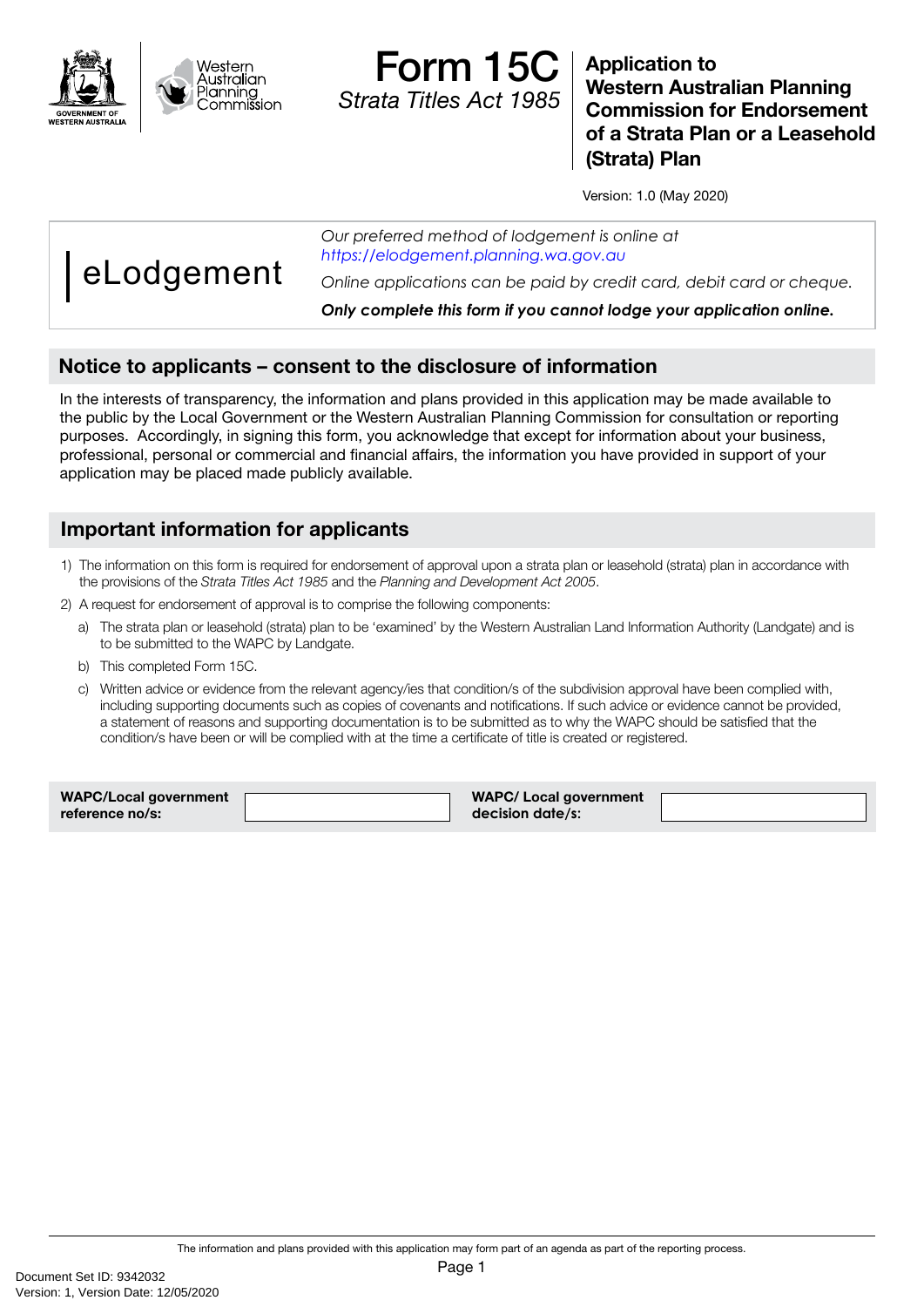Form 15C *Strata Titles Act 1985*

Version: 1.0 (May 2020)

#### Required application details

The following application details are required. Please print clearly and tick the appropriate box where required.

| This application is for:<br>1. |                                                                                                                                                                                                                                                                                  |     |           |  |
|--------------------------------|----------------------------------------------------------------------------------------------------------------------------------------------------------------------------------------------------------------------------------------------------------------------------------|-----|-----------|--|
|                                | Strata Plan<br>Leasehold Strata Plan<br>please provide plan number                                                                                                                                                                                                               |     |           |  |
|                                | 2. Number of lot/s on this plan                                                                                                                                                                                                                                                  |     |           |  |
| З.                             | Unconditional approval<br>(go to question 6)<br>or Conditional approval                                                                                                                                                                                                          |     |           |  |
|                                | 4. If you ticked the conditional approval box in question 3, have all condition/s been complied<br>with and written advice or evidence obtained from the relevant agency/ies to confirm this?                                                                                    | Yes | Nο        |  |
|                                | If your answer is "yes", please attach the written advice or evidence to this form.                                                                                                                                                                                              |     |           |  |
| 5.                             | If question 4 is answered "no", please attach to this form a statement of reasons and supporting<br>documentation as to why the WAPC should be satisfied that the condition/s have been or will be<br>complied with at the time a certificate of title is created or registered. |     |           |  |
| 6.                             | Is there any variation(s) to the approved plan or subdivision?                                                                                                                                                                                                                   | Yes | <b>No</b> |  |
|                                | 7. If answer to question 6 is "yes", please attach to this form written justification for the variation(s)<br>to the approved plan of subdivision.                                                                                                                               |     |           |  |
|                                | 8. Has the Strata Company supported the full termination proposal?<br>If answer is "yes" please attach a copy of the confirmation that the Strata Company has<br>resolved to approve plan of subdivision.                                                                        | Yes | <b>No</b> |  |
| 9.                             | If question 8 is answered "no" please attach to this form either:<br>a) a copy of the State Administrative Tribunal confirmation of termination resolution or<br>b) certificate of title proving the lot is in single ownership.                                                 | Yes | No        |  |

# Applicant details

The applicant is the person with whom the WAPC will correspond and, if the application is approved, the person to whom the approval will be sent.

| Name / company                                                     |     |                  |                                                                                      |
|--------------------------------------------------------------------|-----|------------------|--------------------------------------------------------------------------------------|
| Contact person                                                     |     |                  |                                                                                      |
| Postal address                                                     |     |                  |                                                                                      |
| Town / suburb                                                      |     | Phone number/s   |                                                                                      |
| Postcode                                                           | Fax | Email (optional) |                                                                                      |
|                                                                    |     |                  | The form 15C has been completed in full and all relevant<br>information is attached. |
| Applicant signature                                                |     |                  |                                                                                      |
| Name and position<br>(if signing on behalf of a company or agency) |     |                  | Date                                                                                 |

Landowner/s details as stated on the WAPC decision letter for the approval of the subdivision (Please note this may not necessarily be the current landowner and is requested to assist with the processing of this application).